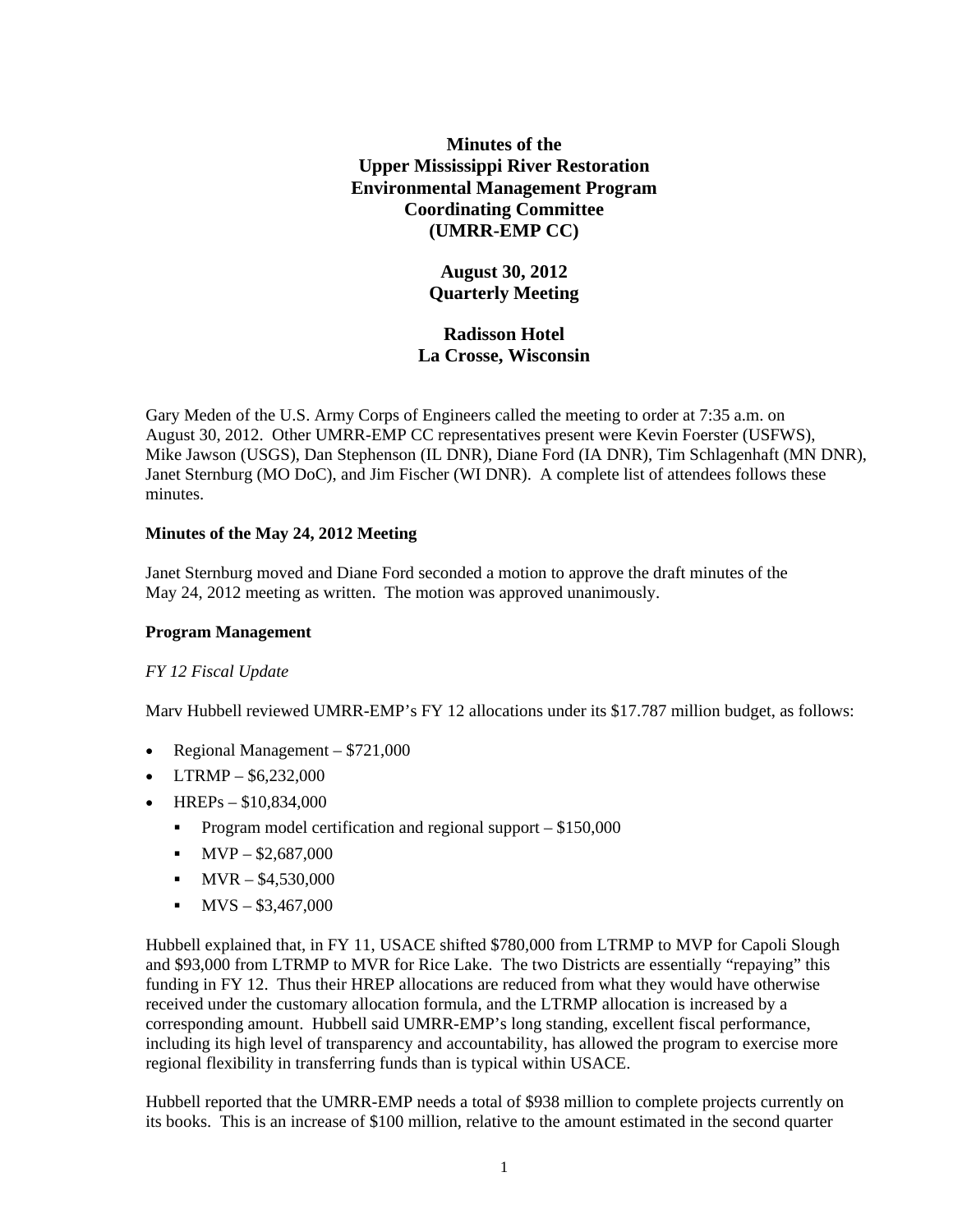budget spreadsheets presented at the May 24, 2012 UMRR-EMP CC meeting. The increased estimate reflects new planning requirements and inflation.

# *FY 13 Appropriations Status*

Hubbell said the President's FY 13 budget request and the Senate Appropriations Committee's FY 13 energy and water appropriations measure both include \$17.880 million for UMRR-EMP. The House approved \$16.986 million in FY 13 funding for the program. Hubbell reported that Congressional leaders have recently agreed to a six-month continuing resolution authority (CRA) for the first half of FY 13. Although the CRA is expected to allow agencies to execute their programs and projects at FY 12 levels, USACE will take a conservative approach and execute UMRR-EMP at the lowest FY 13 funding level that has been advanced (i.e., \$16.986 million), until the final appropriation amount is determined. [Note: On September 28, 2012, Congress enacted an FY 13 CRA for most of the federal government that will expire on March 27, 2013.]

Hubbell said UMRR-EMP will allocate funds under its \$16.986 million FY 13 planning assumption, as follows:

- Regional Management \$651,000
- LTRMP \$5,129,000
- $HREF$   $$11,206,000$ 
	- **Program model certification and regional support \$150,000**
	- $\blacksquare$  MVP  $-$  \$3,917,000
	- $\blacksquare$  MVR  $-$  \$4,422,000
	- $\blacksquare$  MVS  $-$  \$2,717,000

Hubbell reported that MVP transferred \$600,000 to MVS in FY 12. The FY 13 allocations to MVS and MVP shown above are adjusted to reflect repayment.

Hubbell said UMRR-EMP's annual appropriations have been relatively stable over the past decade. The program has been a national priority for USACE since 2001. However, because of inflation, LTRMP's base monitoring costs now exceed its annual allocation. Hubbell explained that, for several years, UMRR-EMP partners have anticipated this shortfall would happen. He predicted that program funding is very unlikely to increase substantially relative to the authorized amount for at least the next several years.

Diane Ford expressed appreciation to the LTRMP *ad hoc* group addressing low funding scenarios. She said the group was effective and useful, and hopes the group will continue to work on resolving issues related to LTRMP implementation in low funding.

Janet Sternburg asked what is planned for the \$50,000 allocated to habitat project sequencing in FY 13. Hubbell explained that the FY 13 funds would be used to reestablish the System Ecological Team (SET) and fund LTRMP component specialists to participate in SET meetings. In response to a question from Sternburg, Hubbell said the HREP/LTRMP Integration budget line item funds staff time devoted to specific integration efforts, including the District LTRMP staff. Jim Fischer asked why the component specialists are being funded separately, given that they are program staff. Hubbell said the initial portion of component specialists time would come from their base LTRMP FY 13 funding. Additional time and travel would be covered by the HREP-LTRMP integration funds.

Sternburg urged USACE staff to revisit the Program Management budget in light of low funding in FY 13. She suggested that some of this money might be well-used to offset LTRMP's shortfalls.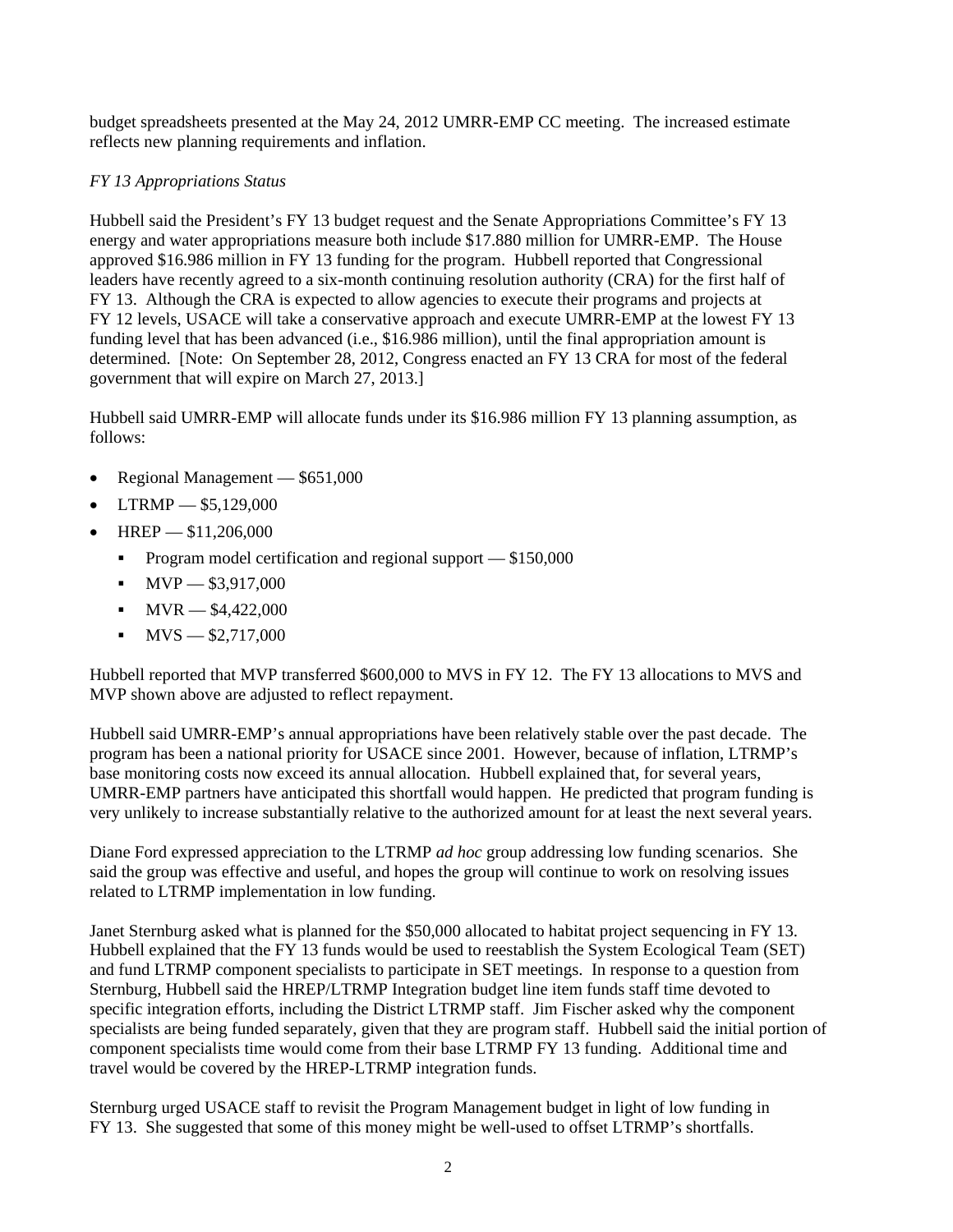Hubbell agreed, and said he is developing a revised Program Management budget baesd on the projected lower appropriation. In response to a question from Sternburg, Hubbell said the focus of UMRR-EMP's public outreach expenditures varies annually. He recalled that about \$30,000 was transferred to the National Mississippi River Museum and Aquarium recently for the UMRR-EMP exhibit. Hubbell said plans for public outreach in FY 13 include restructuring UMRR-EMP's website to 1) meet USACE's new requirements following the agency's web migration, 2) unify the program's web pages among the Districts and LTRMP, and 3) make the website more user friendly and attractive. He said some of this work could be deferred, if needed. Fischer mentioned that there are several opportunities for public outreach and communication that have relatively little cost. Fischer expressed support for public outreach, noting that increased public awareness and engagement is important to building support and funding for the program.

Hubbell said USACE and USGS are currently developing LTRMP's FY 13 SOW and are referencing the February 15-17, 2012 LTRMP Team Meeting as well as the FY 10-14 LTRMP Strategic Plan. The SOW will reflect a systemic perspective. In response to a question from Tim Schlagenhaft, Hubbell confirmed that the SOW development process will be driven by the LTRMP Science Plan in future years.

#### *Draft Joint Charter for UMRR-EMP Coordination Groups*

Hubbell said USACE staff are revising the May 7, 2012 draft Joint Charter for the UMRR-EMP CC, A-Team, and HREP Planning and Sequencing Framework Teams based on partner comments. The revised draft will be presented at the November 29, 2012 UMRR-EMP CC meeting.

#### *Outreach*

Hubbell said USACE and USFWS are hosting a Pool 8 Islands dedication in Brownsville later today. In addition to the landside ceremony, participants will have the option of touring the project by boat. Hubbell reported that USACE is planning to upgrade and migrate its website, including enhancing UMRR-EMP's web pages. This will result in modified URLs. In addition, work continues on the program's database, which will be presented in its completed form at the UMRR-EMP CC's February 28, 2013 meeting. Hubbell said River Action's September 27-29, 2012 Upper Mississippi River Conference will include several presentations on UMRR-EMP topics.

Kevin Foerster reported that there have been 291 "Summer of Paddling" events thus far along the entire Mississippi River. Foerster said many federal, state, and nonprofit partners collaborated to make this series of events possible. He said turnout has been excellent and feedback has been very positive. When leading paddling events, USFWS staff have highlighted UMRR-EMP's importance to river restoration.

In response to a question from Chris Erickson, Barb Naramore explained that while UMRR-EMP is not specifically on the September 26-27, 2012 America's Great Water Initiative agenda, it will undoubtedly be discussed as an example of a successful collaboration.

Jim Fischer said Wisconsin DNR leaders toured Pool 8 Islands on July 25, 2012, as part of a departmental review of the fisheries program. The tour highlighted both LTRMP and HREPs. Fischer said department leaders were very impressed with the program.

Hubbell mentioned that the Bassmasters "Mississippi River Rumble" fishing tournament was held in La Crosse on June 21-24, 2012. The tournament's winner fished the area surrounding Stoddard Islands, which are part of the Pool 8 Islands project.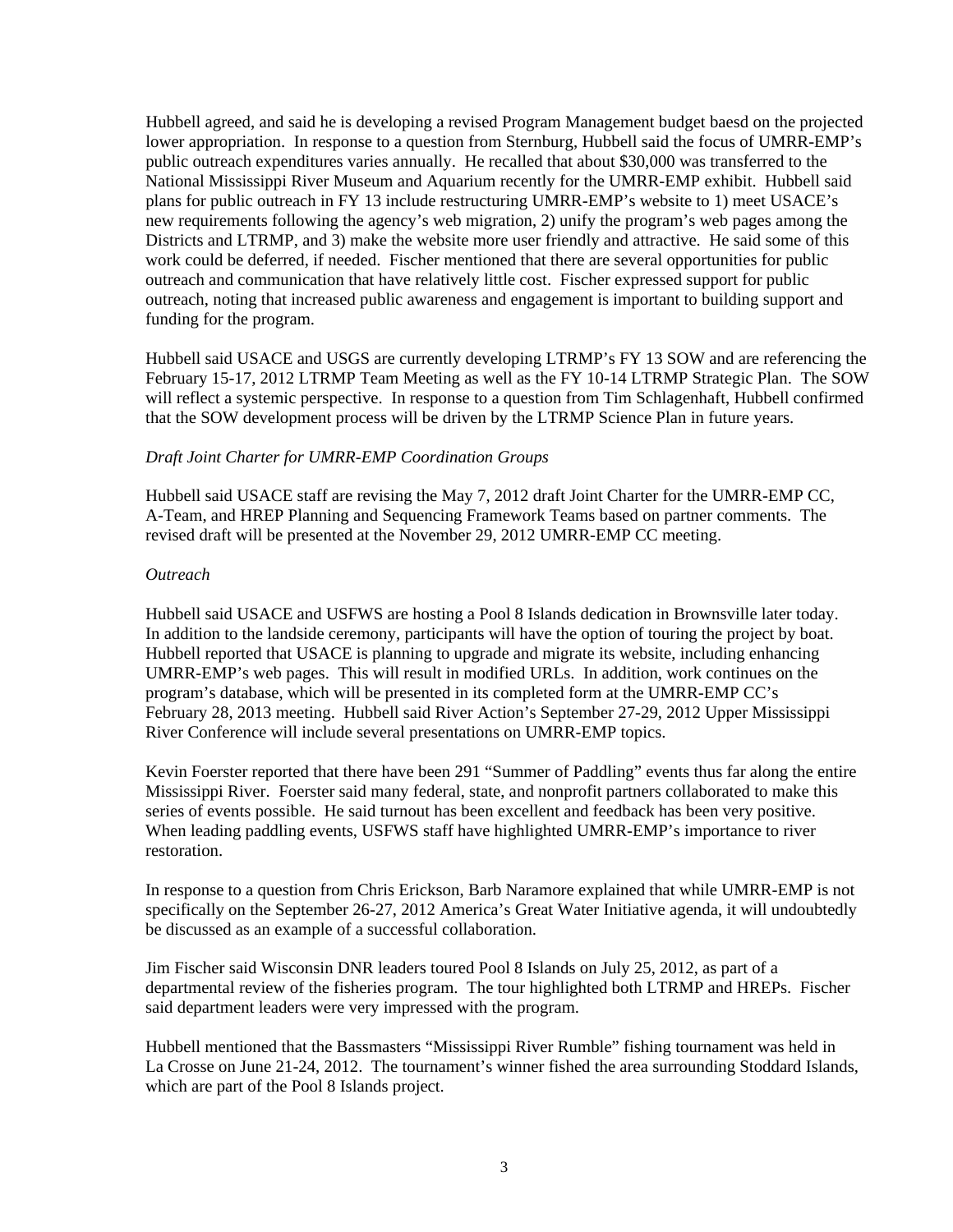Mike Jawson announced that UMESC will host its annual open house on September 8, 2012. He said about 1,300 people typically attend these open houses. Hubbell expressed appreciation to USGS staff for yesterday's tour of UMESC's new wing.

## *Program Naming Convention*

Hubbell said the UMRR-EMP CC discussed potential changes to LTRMP's name at its May 24, 2012 meeting, but did not reach any conclusions. He explained that reconsideration of the component's name was prompted by several instances where internal and external stakeholders inadvertently concluded that LTRMP is an independent program, separate from UMRR-EMP. At the May meeting, Hubbell asked UMRR-EMP partners to send him any name suggestions, beyond the previously-discussed dropping of "Program" from LTRMP. Hubbell listed the suggestions partners submitted following the May meeting, but said he prefers long term resource monitoring  $(LTRM)$  component — i.e., simply removing "Program" from its title.

Mike Jawson said any new name should reflect the breadth of LTRMP, including its research and analysis efforts. He suggested that the UMRR-EMP CC vote on whether and how to rename LTRMP. Jennie Sauer said classifying LTRMP as a component, rather than a program, may diminish its stature, given that it already uses "component" to refer to its various monitoring elements.

Jawson moved, and Fischer seconded, a motion to request that UMRR-EMP partners vote on a new name for LTRMP. The UMRR-EMP CC would then choose among the top two candidates.

In response to a question from Kevin Foerster about the underlying issues associated with LTRMP's name, Sauer explained that there has been a disconnect between LTRMP and UMRR-EMP  $-$ e.g., LTRMP's products and activities are often not recognized as UMRR-EMP accomplishments. However, Sauer emphasized the strong history and identity associated with LTRMP. Instead of renaming LTRMP, she suggested renewed focus on ensuring UMRR-EMP is clearly identified in all programmatic activities.

Tim Schlagenhaft suggested that the UMRR-EMP CC vote on a name now, given that partners have already shared their perspectives. Jawson concurred, and suggested replacing "Program" with "Partnership," maintaining the acronym LTRMP. Jawson said he has received positive feedback on that alternative from field station staff. Fischer expressed support for Jawson's suggested alternative. Fischer recalled that participants at the February 15-17, 2012 LTRMP Team Meeting were concerned with losing LTRMP's historical identity if a new name is selected.

In response to questions from Bob Clevenstine and Schlagenhaft, Hubbell explained that the disconnect between UMRR-EMP and LTRMP has implications for program recognition and support, including appropriations. He emphasized the importance of a coherent program identity to things such as partnering opportunities and non-federal partners' advocacy efforts. Sternburg said Missouri DoC administrators have mistakenly believed that LTRMP is an independent program, funded through USGS rather than USACE. She explained that the misunderstanding is problematic when it comes to seeking their support for UMRR-EMP and its monitoring and restoration work. Sternburg recognized the efforts made in recent years to more effectively attribute UMRR-EMP in LTRMP's products and activities. She suggested maintaining the historical name (i.e., LTRMP) over the next six months, at which point the UMRR-EMP CC would reevaluate progress towards more effectively communicating that LTRMP is a function of UMRR-EMP. Chris Erickson asked if any of the possible names for LTRMP would have greater strength or weakness in Congress. Hubbell explained that it is most important that program stakeholders, including Congressional members, know that LTRMP is funded through USACE's budget so that opportunities to leverage support are not lost.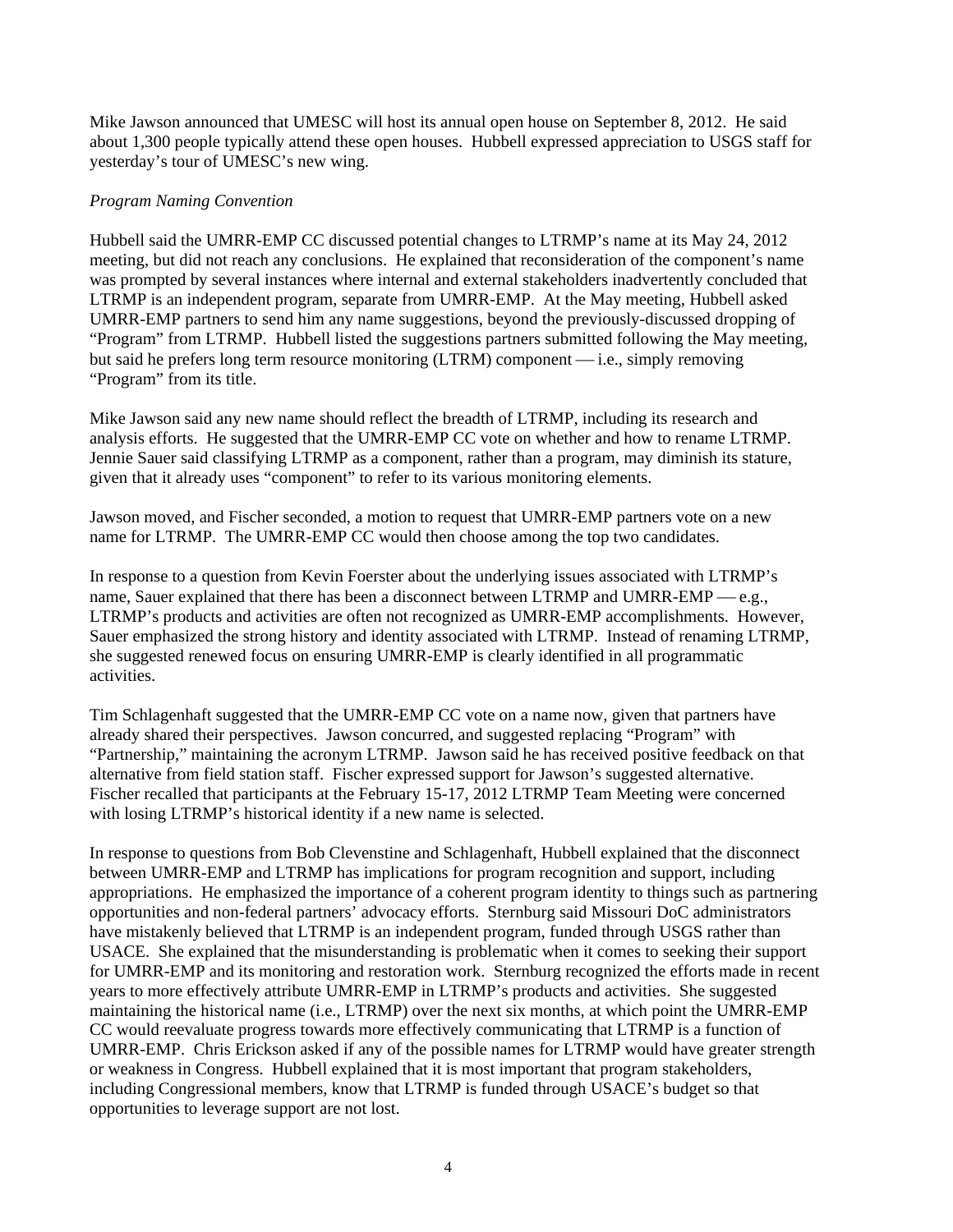Gary Meden, in summarizing the discussion, concluded that partners' recognize the need to better communicate that LTRMP is a function of UMRR-EMP, while preserving LTRMP's identity. Meden asked Hubbell if he supports Sternburg's suggestion, with a six-month check-in to ensure progress. Hubbell expressed support for the proposed approach. He acknowledged sensitivities in renaming LTRMP, but stressed the importance of clearly identifying LTRMP as part of UMRR-EMP. He said it will be important to focus on printed products, web pages, program communications, etc. Hubbell acknowledged that substantial progress has been made over the past year. In response to a question from Meden, Schlagenhaft said he does not believe replacing "Program" with "Partnership" would make a meaningful difference, as both programs and partnerships can be independent. Jawson disagreed, and stressed the need for a more descriptive name that fully encompasses the component's endeavors, including research, analysis, and monitoring, as well as the breadth of the partnership.

Fischer expressed support for this suggestion. He encouraged USGS to update LTRMP's website to better reflect that it is part of UMRR-EMP. In addition, he said there may be opportunities to meld the LTRMP website with UMRR-EMP's main web page when USACE redesigns its website. Sternburg encouraged USACE to also make LTRMP more visible on UMRR-EMP's web page. Ken Westlake said all program-related web pages should be more effectively linked to UMRR-EMP's main web page.

Sternburg moved and Fischer seconded a motion to maintain the name Long Term Resource Monitoring Program (LTRMP) for UMRR-EMP's science activities over the next six months, with the understanding that there will be a more concerted effort to consistently and explicitly credit UMRR-EMP for LTRMP products and activities. The UMRR-EMP CC unanimously approved the motion, with Jawson abstaining. The Committee will revisit this issue at its February 28, 2013 quarterly meeting.

#### **Implementation Issues Assessment**

#### *Process Overview*

Marv Hubbell overviewed progress and next steps in completing the Implementation Issues Assessment (IIA). The Assessment will communicate, and make recommendations, about how to resolve several policy and programmatic issues. The primary audiences include the Administration, USACE, and/or partners. Partners are using a series of issue papers to facilitate their IIA-related discussions and provide a record of their conclusions, including judgments about options for resolving the issues.

The UMRR-EMP CC identified a set of 13 issues to address in the IIA at its August 2010 quarterly meeting, and then adopted statements defining each issue at its February 2011 quarterly meeting. The Nonprofits as Cost Share Sponsors and Land Acquisition Issue Papers were finalized at the UMRR-EMP CC's May 24, 2012 meeting. Hubbell said his goal is for the UMRR-EMP CC to complete its discussion of most remaining issues at today's meeting, leaving only a handful to finalize at the Committee's November 29, 2012 meeting.

#### *State Participation and Leadership Support*

Jim Fischer explained that, recognizing the states' shrinking resources and increasing workloads over the past decade, partners agreed to explore options for facilitating state participation in more efficient ways and better engaging state agency leaders. In previous discussions of this issue, the Committee expressed support for advancing the following options: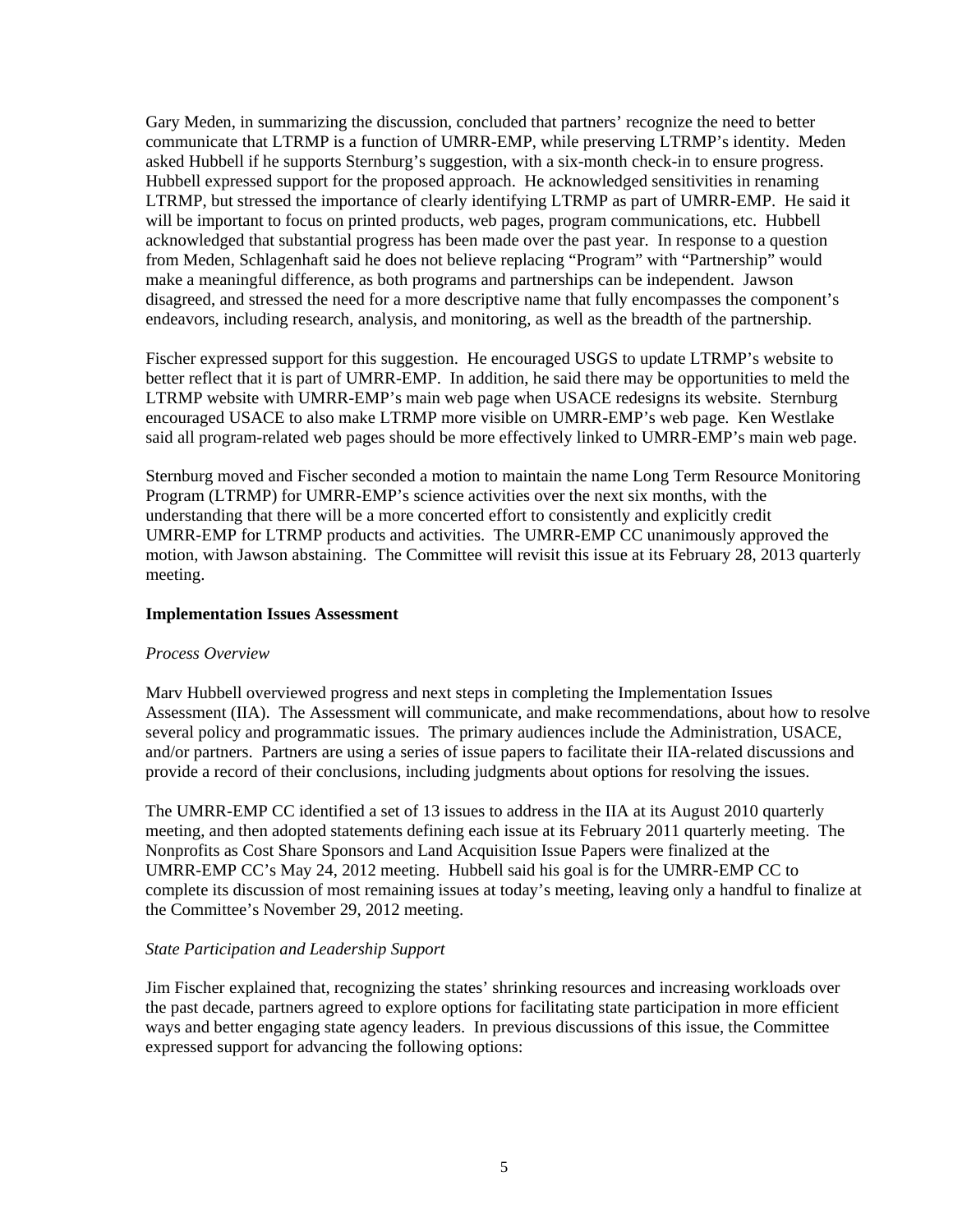#### Issue 1: Maintaining states' ongoing, active participation

|          | Option 1.1 — Establish a small working group to evaluate USACE's UMR institutional<br>arrangements, including the functional roles of each team, and identify ways to<br>integrate the UMR teams' functions and streamline participation. |
|----------|-------------------------------------------------------------------------------------------------------------------------------------------------------------------------------------------------------------------------------------------|
|          | Option 1.3a — Evaluate the potential benefits (i.e., efficiencies) of replacing one in-person<br>quarterly meeting per year with a webinar.                                                                                               |
|          | Option 3.1 — Provide reimbursement to states for non-routine UMRR-EMP-related time and<br>$travel - e.g., LTRMP strategic planning meetings.$                                                                                             |
| Option 4 | — Consider ways to advance small-scale habitat projects.                                                                                                                                                                                  |
|          | Option 4.3 — Develop habitat projects that combine small-scale measures in several areas,<br>similar to the Bank Stabilization project in Pools 5 through 10.                                                                             |

#### Issue 2: Engaging state agencies' upper level leadership

- Option 1.1 Invite upper level state agency leaders to one UMRR-EMP CC meeting per year that is devoted to higher-level issues and program success highlights.
- Option 1.3 Include UMRR-EMP as a regular agenda item when USACE's UMR District Commanders meet with the states.

Regarding Option 3.1 under Issue 1, Janet Sternburg urged states to request travel reimbursement only when necessary. Fischer agreed and clarified that Option 3.1 suggests travel reimbursement is provided for special occasions only, not for routine engagement. Hubbell noted that USACE has been addressing several options related to improving the efficiency of partner engagement  $-e.g.,$  evaluating the potential roles of existing groups in implementing the program's adaptive management efforts, as described in Option 1.2 under Issue 1.

The UMRR-EMP CC agreed that the State Participation and Leadership Support Issue Paper is complete.

#### *LTRMP Implementation*

Karen Hagerty said minor modifications were made to the May 7, 2012 draft LTRMP Implementation Issue Paper, based on comments at the May 24, 2012 UMRR-EMP CC quarterly meeting. This includes clarifying that only non-federal partners are able to advocate to Congress and the Administration. Hagerty also noted that the option to task a small working group to address LTRMP implementation in low funding years is already underway. The UMRR-EMP CC agreed that the LTRMP Implementation Issue Paper is complete.

#### *Delegated Authority*

Hubbell said the revised Delegated Authority Issue Paper, dated July 10, 2012, clarifies that a 2004 Corps-wide policy allows Divisions to approve HREPs regardless of cost, unless the project involves a policy matter requiring HQ review/approval or triggers an HQ review requirement. These requirements, per Engineering Circular 1165-2-509, include any project costing \$45 million or more or involving a policy matter; public safety concern; high level of complexity; or significant economic, environmental, and social effects to the nation. MVD confirmed that the 2004 delegated authority policy applies to UMRR-EMP in May 2012. Hubbell noted that Option 2 of the issue paper, developed before the recent clarification, called for a briefing paper to document that relevant policy(ies). The UMRR-EMP CC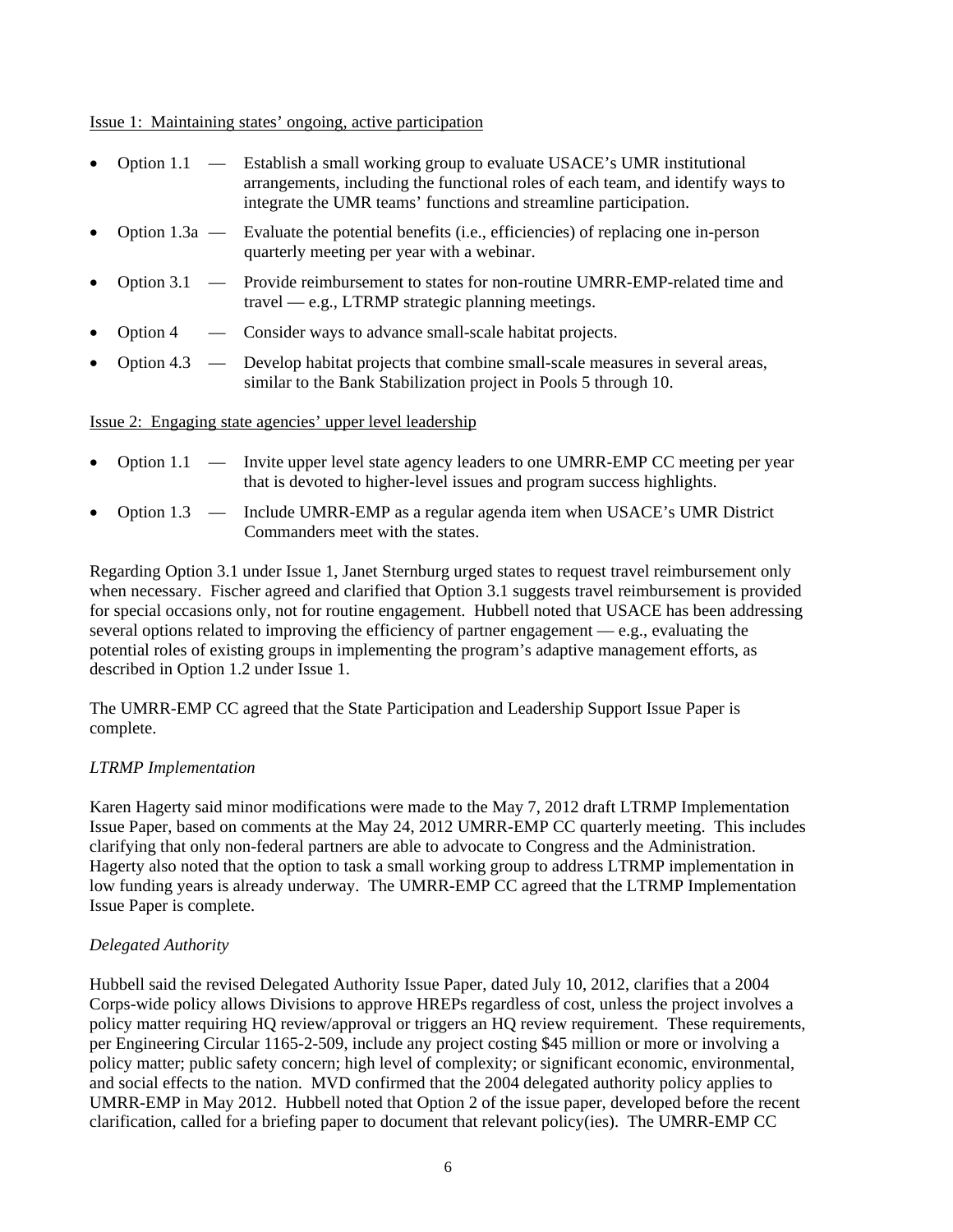agreed that the issue paper and IIA will be sufficient to communicate the details of the delegated authority policy. The Committee agreed that the Delegated Authority Issue Paper is complete.

#### *Adaptive Management*

Hubbell recalled that, at its May 24, 2012 meeting, the UMRR-EMP CC asked USACE and USGS staff to develop a visual representation of the proposed roles and responsibilities for implementing adaptive management (AM). In response to that request, Hubbell developed two flow charts, which are included in the agenda packet: one describes AM implementation in the context of the program's partnership and the second provides more detail on specific actions at each phase of HREP planning and construction. Since the May meeting, Hubbell said USACE and USGS staff have agreed that an "AM Integrator" should be responsible for overseeing AM coordination throughout the program. The Integrator would be either an individual or a group and would assist partners in executing their AM roles — e.g., documenting and communicating the program's AM implementation and results/conclusions. Hubbell noted that the planning flow chart provides for UMRR-EMP CC review of all habitat projects with an AM component before those projects are submitted to MVD for approval. He said concepts from DOI's 2009 AM Technical Guide are integrated into the "Systemic AM Phase." But, the UMRR-EMP Regional Review Plan's requirements have yet to be incorporated in the HREP AM planning flow chart. Hubbell highlighted the "Technology Transfer" stage, which calls for documenting and communicating AM results more formally.

Hubbell observed that the partnership's original intent in raising this issue was simply to make the program's AM efforts more explicit and formal. He acknowledged concerns related to determining an appropriate balance between maintaining the *status quo* and doing extensive AM analyses at the expense of other program priorities. Hubbell said many questions, including the appropriate level of AM investment, will need to be explored. The UMRR-EMP Strategic Plan process and the actual project planning and sequencing process will provide the necessary opportunities.

Bob Clevenstine suggested that a step be created in which the UMRR-EMP CC and System Ecological Team (SET) evaluate AM results and draw any conclusions and/or make recommendations relevant to future action. The new step would link the first and last steps, establishing the typical AM feedback loop. In response to a question from Sternburg, Hubbell clarified that the UMRR-EMP CC would only review definite project reports (DPRs) for projects involving an AM analysis. The intent is to ensure the UMRR-EMP CC's engagement in the program's AM efforts. In response to a question from Clevenstine, Hubbell said this type of information exchange could be part of the standard District HREP reports at UMRR-EMP CC's quarterly meetings. Sternburg said the UMRR-EMP CC should more broadly review how the program implements AM, rather than examining individual projects. Hubbell said partners can determine the details of how to best engage the UMRR-EMP CC in the AM process. For now, Hubbell said he simply wants to make it clear that there will be a role for the Committee.

In response to a suggestion by Tim Schlagenhaft, Hubbell said USACE and USGS staff will modify the HREP AM planning flow chart to include more descriptive information about AM implementation within each stage. In response to a question from Barry Johnson, Hubbell said USACE has not indicated an intention to develop policy guidance based on Craig Fischenich's 2012 report on the application of AM techniques on ecosystem restoration projects.

Barry Johnson noted that the HREP AM planning flow chart includes a process for reevaluating project design if evaluation results show that the project is not performing as intended, regardless of whether the project includes an AM component. Barb Naramore expressed concern that the chart, which shows redesign flowing into project modification, may create an expectation that all projects that do not meet their management objectives will be modified. Gary Meden suggested that a decision point be added to the flow chart to clarify that all "underperforming" projects will not necessarily be modified.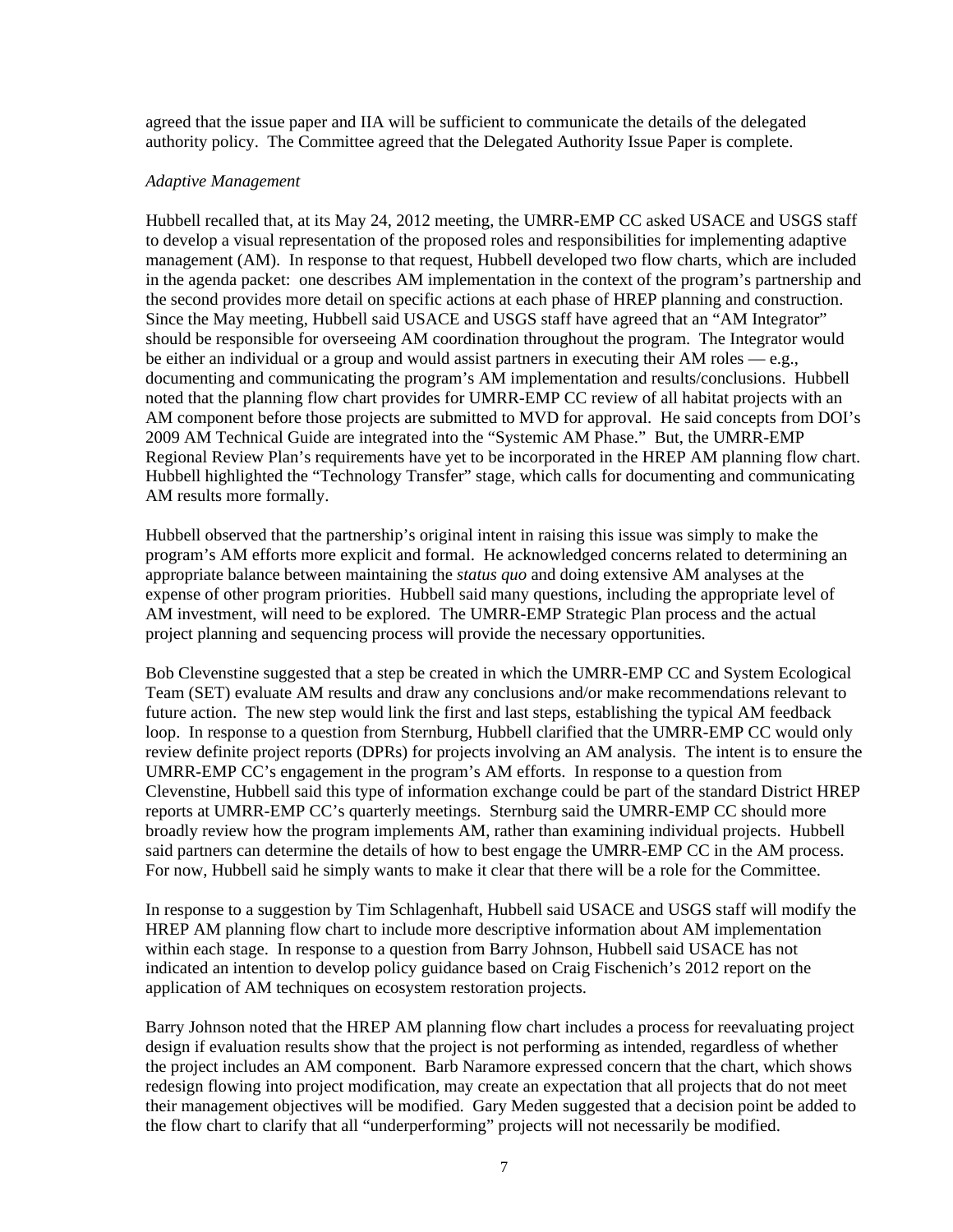Hubbell reported that USACE and USGS staff have substantially revised the May 7, 2012 draft AM Issue Paper based on partner comments. Most of the partners' suggestions are incorporated into the August 14 version, with the exception of Wisconsin DNR's call for a Restoration Team (R-Team) that would assume the SET's responsibilities and coordinate HREP-related AM. Instead, Hubbell said the SET, with some modifications, will assume the primary role for identifying and prioritizing AM opportunities.

In response to a question from Schlagenhaft, Hubbell explained that UMRR-EMP will continue to employ AM techniques in its current habitat projects (e.g., Pool 12 Overwintering), even as partners further explore AM-related implementation details in the UMRR-EMP strategic plan. Hubbell explained that UMRR-EMP's AM approach will likely evolve over time as insights emerge and partners continue to address implementation questions and other considerations. In response to a question from Sternburg, Hubbell said Chuck Thieling is serving in something of an AM Integrator capacity at present, aiding the HREP planning teams in exploring AM opportunities and designs.

In response to a question from Naramore, Hubbell agreed that the AM Issue Paper includes far more detail than will be included in the IIA. The UMRR-EMP CC agreed that the AM Issue Paper is complete for IIA purposes, though many questions remain for exploration in the Strategic Plan and beyond. Hubbell said USACE and USGS staff will soon distribute modified flow charts, based on today's discussion, and a revised AM issue paper that links the two flow charts.

Fischer emphasized that, because of limited resources, AM implementation will involve trade-offs with other program priorities. He suggested that partners define a scalable approach, starting with the AM-related requirements per Section 2039 of WRDA 2007.

#### *Capacity for HREP Operation and Maintenance*

Clevenstine presented a revised draft Capacity for HREP Operation and Maintenance (O&M) Issue Paper, dated August 14, 2012, that reflects partner comments on the May 7, 2012 version. Clevenstine explained that Section 107(b) of WRDA 1992 assigns full O&M responsibility to the agency that manages the lands on which the HREP is located. Additionally, Section 221 of the 1970 Flood Control Act as amended requires project sponsors to operate, maintain, repair, replace, and rehabilitate projects unless and until they are deauthorized. Clevenstine overviewed options for addressing the substantial and growing cumulative HREP O&M responsibilities of the Service and the states. These options include:

- 1. Design HREPs in ways that minimize O&M
- 2. States and NGOs contribute to the O&M of HREPs located on Refuge lands
- 3. Repeal the provision in WRDA 1992 that requires project sponsors to assume sole responsibility for O&M of HREPs located on lands they manage
- 4. Obtain HREP O&M funds from USACE's O&M account
- 5. Create a new line item in USFWS's budget to support its HREP O&M-related activities
- 6. Maintain *status quo*

Clevenstine noted that Option 2 is already being implemented to an extent, with states having assumed O&M responsibility for some projects on General Plan lands. He said the following additional information would help inform the partners' consideration of this issue:

- 1. Total and annual O&M investments to date, by partner
- 2. Five- and 10-year estimates of HREP O&M costs and other resource needs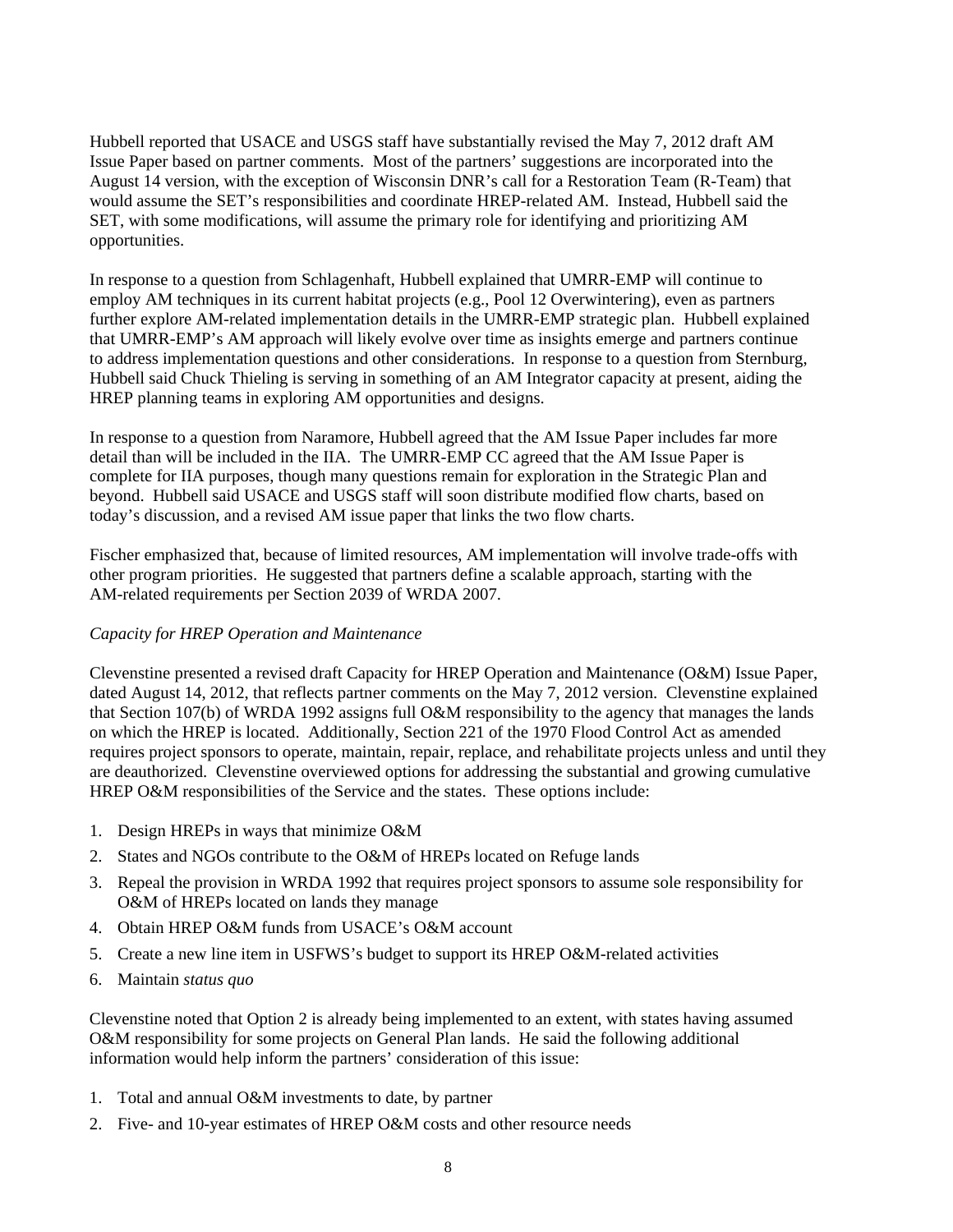- 3. Examples of how USACE provides direct support to project sponsors for O&M within its other large aquatic restoration programs — e.g., Everglades
- 4. Comprehensive summary of HREP sponsor requirements, including project agreement terms and conditions

Hubbell said USACE is working with project delivery teams (PDTs) to more accurately estimate O&M obligations in definite project reports (DPRs).

Sternburg observed that related issues remain concerning a sponsor's ability to implement O&M on HREPs that involve navigation structures. Hubbell explained that Deanne Strauser is preparing a separate paper on that issue, as well as USACE's potential to assume O&M responsibility for certain HREP elements. Strauser's issue paper will be presented to the UMRR-EMP CC at its November 29, 2012 meeting. Meden said Option 4 (i.e., USACE paying for HREP O&M) is likely not feasible, unless the O&M is on USACE-owned infrastructure. Fischer suggested expanding Data Need 1 (*i.e.*, total and annual O&M investment to date) to include cost data by project and project type.

Tim Schlagenhaft asked whether project partnership agreements (PPAs) explicitly detail O&M responsibilities — e.g., a requirement to dredge a backwater if it fills in with sediment. Clevenstine and Hubbell said the PPAs are very specific regarding a sponsor's O&M obligations. Regarding Schlagenhaft's example, Hubbell explained that O&M estimates assume an average sediment rate. If a project site experiences significant damage (e.g., massive sedimentation following a major flood event), then removing that sediment would be considered rehabilitation, which would be subject to the project's original cost share formula. Schlagenhaft emphasized the importance of being explicit and comprehensive about O&M and rehabilitation obligations since they become future liabilities for the project sponsor. In response to a question from Barb Naramore, Mike Steuck and Tim Yager said the current level of O&M information provided in PPAs is sufficient. Hubbell said the definition of what constitutes rehabilitation rather than O&M is ambiguous and needs to be clarified. However, he said this question is beyond the IIA's scope and is being addressed on a separate track.

Sternburg said different project types will have different life spans, and suggested that a project's life expectancy should be factored in O&M estimates. Hubbell said there have been a couple of situations when USACE has not held a project sponsor responsible for O&M when a project features does not function properly. Kevin Foerster observed that early HREP designs entailed substantial  $O\&M \rightarrow e.g.,$ large-scale pumps. He said projects have evolved in ways that are much more efficient to O&M. Clevenstine said the 50-year design life that is standard for civil works projects is not as well suited to aquatic restoration. Yager said efforts to work with the natural river processes will tend to lower O&M costs. Schlagenhaft and Kevin Stauffer mentioned that Minnesota is currently exploring legal issues associated with sponsoring an HREP, given that state agencies cannot obligate future legislatures.

In response to a question from Steuck, Clevenstine clarified that Option 5 (i.e., create a new line item in USFWS's budget to support HREP O&M) is referring to the Refuge budget. Karen Hagerty cautioned partners not to unintentionally send the message that they are no longer interested in sponsoring HREPs. If agencies on the UMR are not willing to assume O&M responsibilities, Hagerty said there are plenty of sponsors elsewhere in the country who would happily use the funds. Meden said that, in addition to Option 4, Options 3 (i.e., repeal the provision in WRDA 1992 assigning sole responsibility for O&M of HREPs to the agency that manages the lands on which the project is located) is likely not feasible.

Schlagenhaft suggested that Option 1 be revised to also call for designs that either minimize or eliminate O&M. Foerster disagreed, noting that all projects will entail some level of O&M costs. In response to a question from Hubbell, Schlagenhaft said Minnesota has not yet cost shared an HREP. Hubbell explained that PPAs are intentionally very detailed and include many provisions regarding O&M obligations in order to protect the federal government. He said these will likely cause significant concern with some of the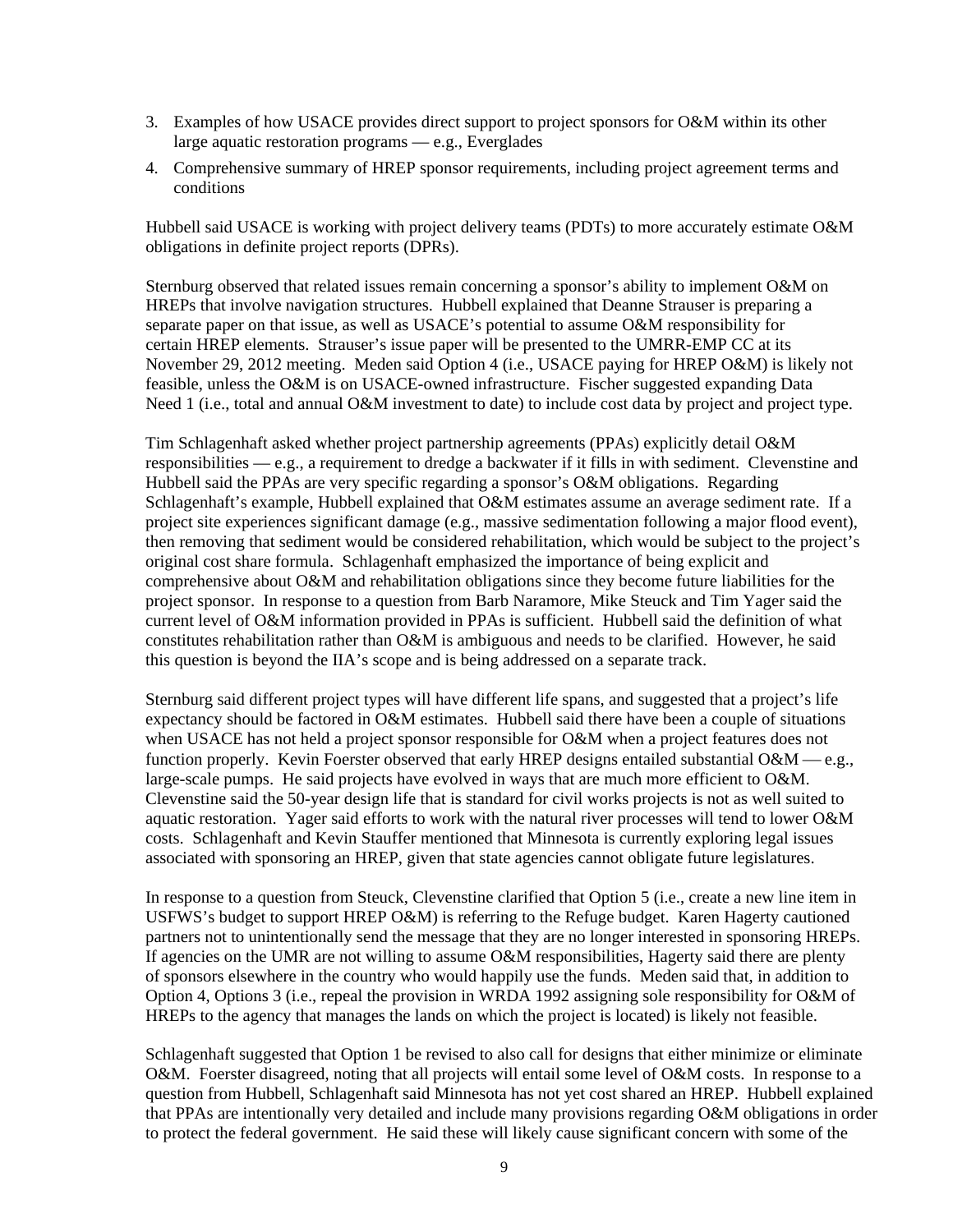state's reviewers, but observed that the provisions are largely standard and non-negotiable. He said a state's comfort level and trust tend to build as it gains experience with PPAs. Hubbell added that Minnesota's specific concerns likely cannot be addressed in the context of the IIA. Mike Jawson and Meden suggested that partners research comparable USACE restoration programs to determine whether UMRR-EMP's approach to O&M is consistent. The UMRR-EMP CC agreed to eliminate current Options 3 and 4, and instead adding the comparability analysis Jawson and Meden suggested to the list of data needs. Clevenstine suggested advancing Options 1 and 2 as partner recommendations. Foerster suggested that Option 5 also be a recommended option, noting the potential for UMRBA and other non-federal partners to advocate regarding the Service's budget. UMRR-EMP CC members agreed to explore Options 1, 2, and 5 of the Capacity for HREP O&M Issue Paper. In response to a question from Naramore, Hubbell said the upcoming strategic planning process will consider whether and how to respond to the identified data needs.

#### *HREP Planning and Prioritization*

Hubbell explained that the August 13, 2012 draft HREP Planning and Prioritization Issue Paper calls for a more explicit and consistent consideration of relevant state and federal priorities in planning and prioritizing HREPs. This consideration would follow the HREP component's use of partner-endorsed ecological goals and objectives to guide project planning and prioritization and ensure the most critical needs are addressed at the system, reach, and pool scales. The USFWS's Northern Hemisphere Migratory Bird Plan is an example of an ancillary river-related priority. Hubbell said consideration of agency plans and priorities is currently somewhat *ad hoc*, depending in part on individual PDTs. Clevenstine suggested pursing Option 2 — i.e., more explicitly and consistently considering state and federal priorities related to river restoration. He said DPRs should document any state and/or federal priorities that will be addressed. He said this information has not been captured in the past.

In response to a question from Hagerty, Hubbell said he anticipates that the UMRR-EMP strategic planning team will develop a list of relevant state and federal priorities for partners to consider in planning, designing, and prioritizing HREPs. Fischer expressed support for Option 2. He also suggested that, for any state or federal priority that is utilized in project planning, its associated targets or measures of success are included in project evaluation, if available.

#### *HREP Evaluations*

Hubbell outlined the options included in the August 13, 2012 draft HREP Evaluations Issue Paper, as follows:

- 1. Maintain *status quo.*
- 2. Increase fiscal and staff resources devoted to completing project evaluation reports, including biological monitoring either through adaptive management analyses or focused research.
- 3. Direct the UMRR-EMP Strategic Planning Team to address the following questions:
	- a) How can UMRR-EMP best implement biological monitoring and analysis in a cost effective manner?
	- b) How can project evaluations make more effective use of LTRMP data?
	- c) How can project evaluations be used in UMRR-EMP's adaptive management efforts?
	- d) How can evaluation results be most effectively communicated to partners e.g., HREP Design Handbook, communications with site managers, presentations to District-based planning teams, etc.?
	- e) How can partners determine when projects no longer require monitoring?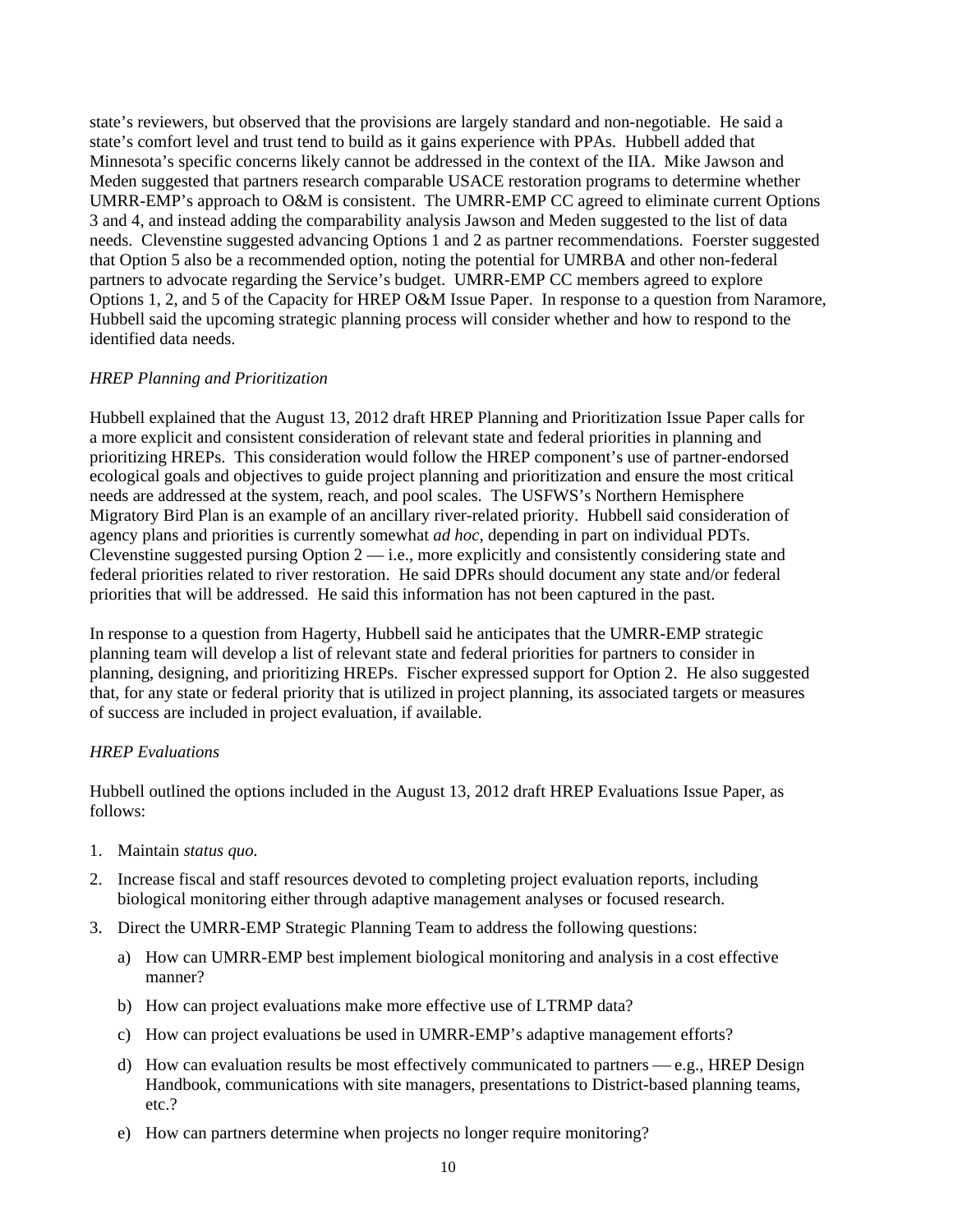- f) How can response variables be compared across projects? What consistencies in monitoring are needed?, what information is needed?, and who would do the comparison?
- g) How can monitoring data be used to inform future projects?
- h) Given other program priorities, what level of resources should be devoted to project evaluation?

Hubbell noted that, regardless of which option(s) is selected, partners' roles and responsibilities as they relate to HREP evaluations should be clearly communicated in definite project reports (DPRs) and the UMRR-EMP Strategic Plan. Sternburg observed that Option 2 relates to concepts in the Adaptive Management Issue Paper. Tim Schlagenhaft said HREP evaluations are an important component of the program's ability to learn about the effectiveness of its restoration efforts. He emphasized the need to employ adaptive management concepts at a systemic level. Fischer noted that LTRMP's status and trends information can also contribute to project evaluation.

Barb Naramore recognized that project evaluation reports have frequently been delayed in recent years. She suggested that, as part of Option 2, the IIA express a commitment to establishing a schedule for completing of project evaluations in a timely manner following project completion. She suggested the UMRR-EMP Strategic Plan as an appropriate place to determine the schedule. Hubbell agreed with Naramore's suggestion.

The UMRR-EMP CC agreed that the HREP Evaluations Issue Paper is complete.

#### *UMRR-EMP's Habitat Project Types*

Hubbell overviewed the August 8, 2012 draft UMRR-EMP's Habitat Project Types Issue Paper. He said partners have been implementing Option 2 over the past year  $-$  i.e., submitting a project-specific proposal to MVD when exploring UMRR-EMP's ability to advance a new restoration approach. In particular, this has included exploring opportunities to advance fish passage and water level management through project proposals. By approving the L&D 3 Fish Passage fact sheet, MVD confirmed that UMRR-EMP can implement fish passage projects. By consensus, the UMRR-EMP CC agreed to recommend Option 2. The UMRR-EMP CC agreed that the HREP Evaluations Issue Paper is complete.

#### *Next Steps*

Hubbell said USACE will distribute draft issue papers regarding emerging trends and issues, construction cost sharing, and HREP O&M involving navigation structures to partners by the end of September. A conference call will be convened in mid-October to discuss the draft papers, and then revised versions will be included in the November 29, 2012 UMRR-EMP CC meeting packet, with the objective of completing work on these papers at the meeting.

#### **UMRR-EMP Strategic Plan**

Hubbell said UMRR-EMP strategic planning will likely be initiated in early spring 2013, with the goal of having the program strategic plan in place prior to LTRMP's FY 10-14 Strategic Plan's expiration at the start of FY 15. He anticipates the planning process will include seven to nine meetings, some of which will be held via webinar. More detailed information will be provided at the November 29, 2012 UMRR-EMP CC meeting.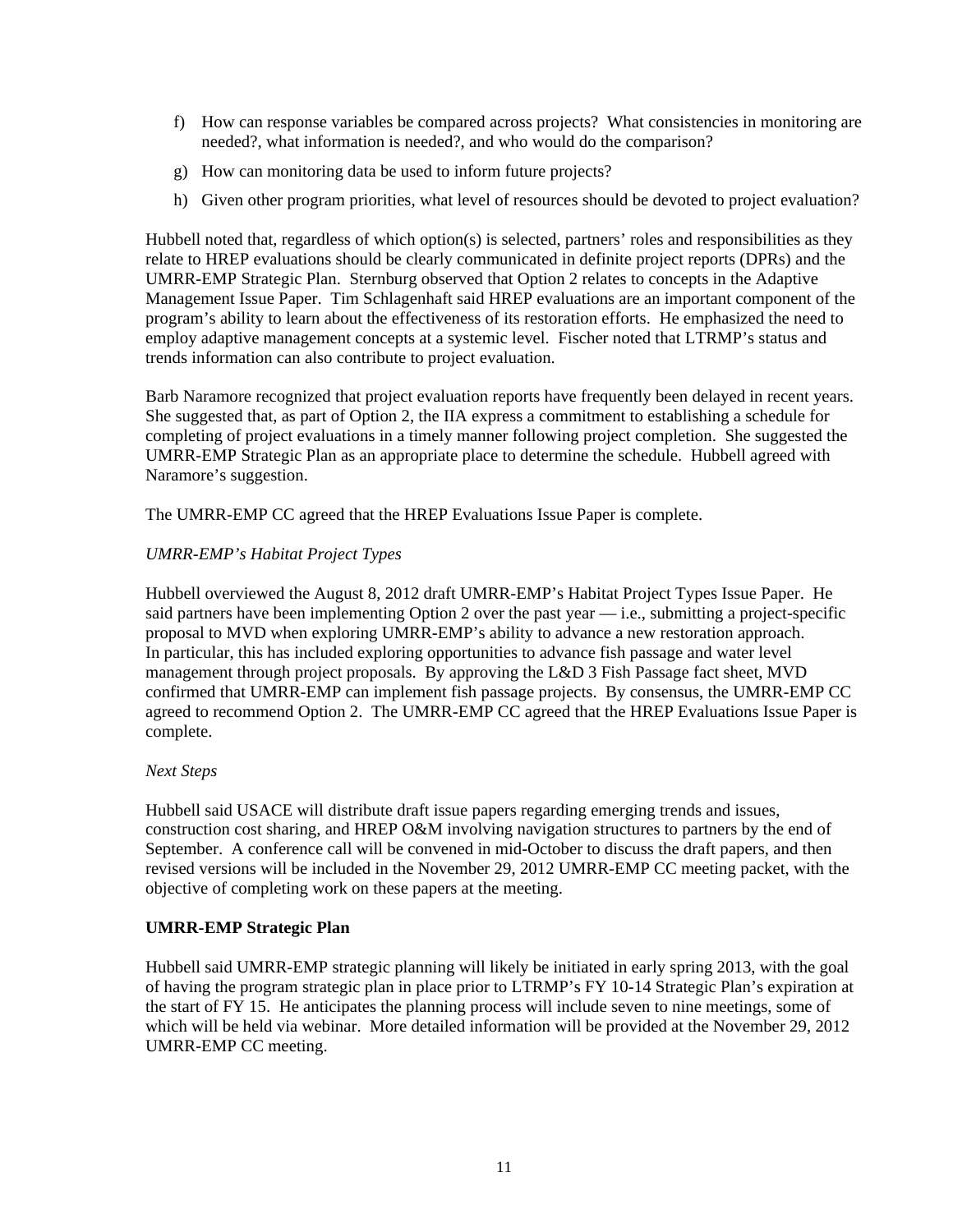#### **Habitat Rehabilitation and Enhancement Projects**

#### *District Reports*

Charlie Hanneken said Illinois recently signed its sponsorship letter of intent for Rip Rap Landing. The District's current planning focus includes Clarence Cannon and Piasa and Eagles Nest Islands, with habitat modeling having been recently completed for Clarence Cannon. Hanneken said MVS's design priority is the interior and exterior water control structures for Ted Shanks. Its construction priorities are Batchtown, Pools 25 and 26 Islands, and Ted Shanks. Hanneken said dry conditions have permitted good progress on construction. District staff are scheduled to complete a draft evaluation report for Stump Lake this fiscal year and for Calhoun Point in FY 13.

Marv Hubbell said MVR staff anticipate that the DPR for Pool 12 Overwintering will be approved soon, with construction beginning in the second half of FY 13. The District continues planning on Huron Island and construction on Fox Island and Rice Lake. Low water conditions have allowed construction to proceed efficiently on both projects. Hubbell explained that Huron Island will be MVR's next construction priority, following construction of the first phase of Pool 12 Overwintering. During Huron Island's construction, District staff will evaluate Pool 12 Overwintering's success. This will allow staff to incorporate lessons learned from the first stage of Pool 12 Overwintering to the project's second stage. MVR recently completed the Lake Odessa levee repair to address safety concerns. Final inspection of the project is pending.

Tom Novak said USACE and USFWS will host a dedication ceremony for Pool 8 Islands in Brownsville, following today's meeting. Novak said MVP staff anticipate awarding a construction contract soon for Capoli Slough Stage 2, which will become MVP's top construction priority in 2013. The District's current planning priorities include Harpers Slough and L&D 3 Fish Passage. Novak said work on Capoli Slough Stage 1 will likely be completed in November. Novak noted that NESP's implementation guidance specifically identifies fish passage projects L&Ds 4, 8, 22, and 26. However, Headquarters recently confirmed that NESP can also construct fish passage at L&D 3.

#### *HREP Highlight: North and Sturgeon Lakes*

Novak presented on the North and Sturgeon Lakes habitat project, which is proposed for an area just upstream of L&D 3. The project includes 1) seven islands in North Lake and five islands in Sturgeon Lake and 2) possible a pool-scale water level drawdown of between 9 and 18 inches that would follow island construction. The project's habitat improvement goals include restoring aquatic vegetation (e.g., wild rice) and bathymetric diversity, reducing wind fetch, and increasing the quantity and quality of overwintering habitat for centrarchids. Novak explained that UMRR-EMP is coordinating with USACE's channel maintenance program. This coordination promises substantial cost savings for both UMRR-EMP (i.e., reduced sand costs) and the channel maintenance program (i.e., reduced unloading costs). The channel maintenance program would cover the cost of dredging the navigation channel during the poolscale drawdown, with UMRR-EMP still responsible for supplemental dredging. He cited several issues with the project, some of which cannot be resolved. These issues include that some islands are not incrementally justified, drawdowns of any depth conflict with other stakeholder priorities, the drawdown may only be able to produce minor benefits, river conditions may not be favorable when the drawdown is planned, and a cost share sponsor has yet to be identified.

Mike Jawson mentioned the potential to extract frac sand from dredged material and asked if that demand could compete with UMRR-EMP's habitat projects. Novak acknowledged that increased frac sand demand could be a potential issue, but said specific impacts are unknown at this time. Fischer said that, if 40 percent of the dredged material is of sufficient quality for fracing, there will still be 60 percent of the material remaining that could be used for island building.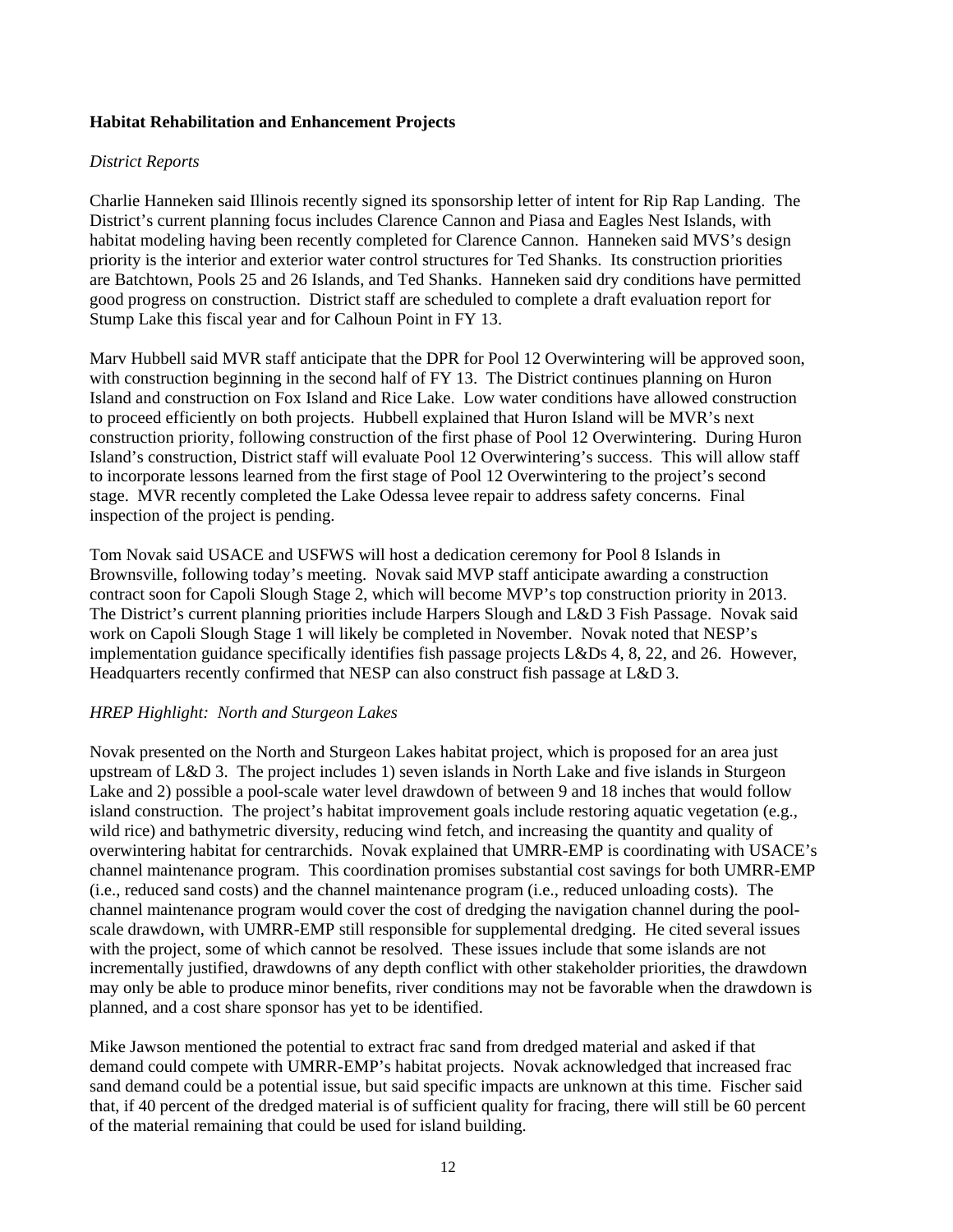In response to a question from Tim Schlagenhaft, Novak explained that the potential benefits from a pool-scale drawdown are limited because the nearby Prairie Island nuclear plant's water supply requirements limit the potential extent of the drawdown. Fischer expressed appreciation to Novak and MVP staff for coordinating with the channel maintenance program and creating cost savings for both programs.

#### **Long Term Resource Monitoring Program**

## *Product Highlights*

Mike Jawson said there was no mention of UMRR-EMP throughout ESPN's coverage of the June 21-24, 2012 Bassmasters tournament in La Crosse. He said that was an important missed opportunity for UMRR-EMP to reach a broad public audience and urged partners to be more aware of such opportunities for public outreach in the future.

Jawson said UMESC staff are currently analyzing how field station staff and UMESC component specialists allocate their time. UMESC has found that relatively little time is spent on research and analysis, with most time spent on component monitoring. Jawson emphasized that, with low funding projected for several years, the time spent on research and analysis will decrease even further. He stressed that research and analysis are critical to gaining insight regarding status and trends. Jawson urged partners to consider whether the balance among monitoring, research, and analysis should be modified.

Jawson overviewed LTRMP's second quarter product highlights, including the following:

- Five presentations:
	- 1) Asian carp insights from the Mississippi River and China, including their ecological impact, given at a National Park Service Mississippi River Forum
	- 2) Terrestrial LiDAR and bathymetric data integration and potential UMR applications, given at the 2012 Digital Mapping Techniques Conference
	- 3) Adjusting water temperature data to reflect variation in date and time of day that samples are taken, given at the 2012 Joint Statistical Meeting
	- 4) Comparing detection accuracy of two alternating submersed aquatic vegetation survey methods — i.e., their ability to capture species of low abundance and/or patchy distribution within sites, given at the 2012 Joint Statistical Meeting
	- 5) Variation in nutrient delivery and composition in the UMR depending on connectivity and hydrologic exchange, given at the Ecological Society of America's 2010 Annual Meeting
- Report summarizing fish component data in Pool 13
- Chapters for two books: 1) Design and analysis of long-term ecological monitoring studies and 2) Modeling dynamic landscapes
- Workshop to assess what floodplain connectivity-related information scientists, managers, and decision makers most need
- Demonstration and evaluation of technology for mapping submerged aquatic vegetation
- Color infrared orthophoto mosaics of Pools 1-13 that will be used in the 2012 LC/LU dataset
- Quality assurance of the entire LTRMP electrofishing fleet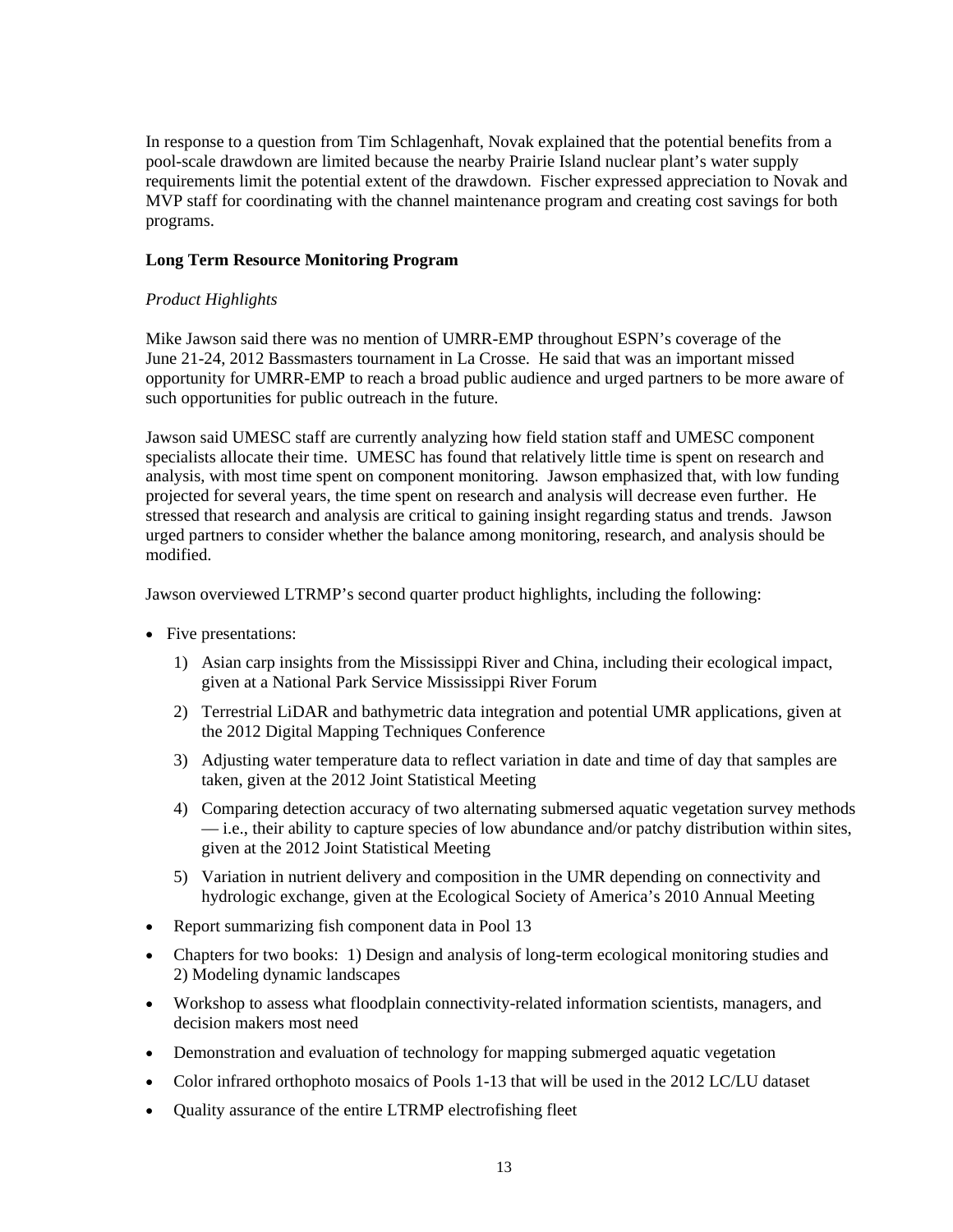Jim Fischer concurred with Jawson's comment about the need for more research and analysis. However, Fischer also stressed the value of LTRMP's extensive monitoring database and the related reports and models it has made possible. For example, LTRMP data have been essential in understanding Asian carp, a key management concern. Fischer said LTRMP's information is extensively and frequently used by internal and external stakeholders, including the public. Jawson agreed with Fischer's comments, but expressed concern that, due to funding limitations, LTRMP may be at a point where continuing to collect data at current levels will come at the expense of providing important information. Jawson also said the HREP component is not making adequate use of LTRMP data in project planning and design.

## *LTRMP Activities Update*

Karen Hagerty said USACE staff are currently developing FY 13 scopes of work (SOWs) for the three District LTRMP Technical Representatives. Hagerty said their focus areas will remain the same as FY 12; however, their budgets will be reduced by nine percent, which is in line with cuts to UMESC and the field stations.

Hagerty said the A-Team is currently reviewing the June 2012 draft report on Indicators of Ecosystem Health for the UMRS. The A-Team anticipates presenting a final report to the UMRR-EMP CC at its November 29, 2012 meeting.

Hagerty recalled that, in a June 11, 2012 email from Hubbell, partners were asked to submit habitat- and science-related questions or information needs. These might include the status of an individual species or the last ten years of data related to an ecological trend. The responses will inform the program's SOWs, science planning efforts and research frameworks, and UMRR-EMP strategic planning. Hagerty overviewed partners' submissions, as follows:

- Develop a fish habitat index (e.g., AHAG v.2.0)
- Invite component specialists to participate in the System Ecological Team's activities
- Convene a workshop(s) on how to use LTRMP's graphical browser
- Develop a paper regarding Asian carp
- Develop a paper regarding UMRR-EMP's contributions to other national and international programs
- Prioritize critical questions about the UMR's ecosystem for the program to address

Hagerty reported that an *ad hoc* group to address LTRMP implementation in low funding convened conference calls on June 26 and July 20, 2012. Group members include Marv Hubbell and Hagerty (USACE), Barry Johnson and Jennie Sauer (USGS), Tim Yager and Bob Clevenstine (USFWS), John Chick (Illinois Natural History Survey/NGRREC), Diane Ford (IA DNR), Walt Popp (MN DNR), Janet Sternburg (MO DoC), Pat Short (WI DNR), and Kirsten Mickelsen (UMRBA). Hagerty explained that the group developed an FY 13 LTRMP allocation plan, which is included in the agenda packet. The plan assumes a \$5.129 million LTRMP budget for FY 13, based on the UMRR-EMP's standard allocation formula and an assumed overall program budget of \$16.986 million. She said these assumptions leave LTRMP nine percent short of covering its base monitoring expense of \$5.638 million. The recommended allocations employ a variety of adjustments to keep LTRMP spending within the anticipated budget. In particular, field stations' travel budgets have been significantly reduced or eliminated and critical equipment purchases are being deferred. UMESC's LiDAR license and accuracy assessment of the 2010 land cover/land use data would not be funded in FY 13. In response to a question from Tim Schlagenhaft, Hagerty said the Field Station Team Leaders reviewed the proposed allocations and determined implications for their individual stations. Schlagenhaft moved and Ford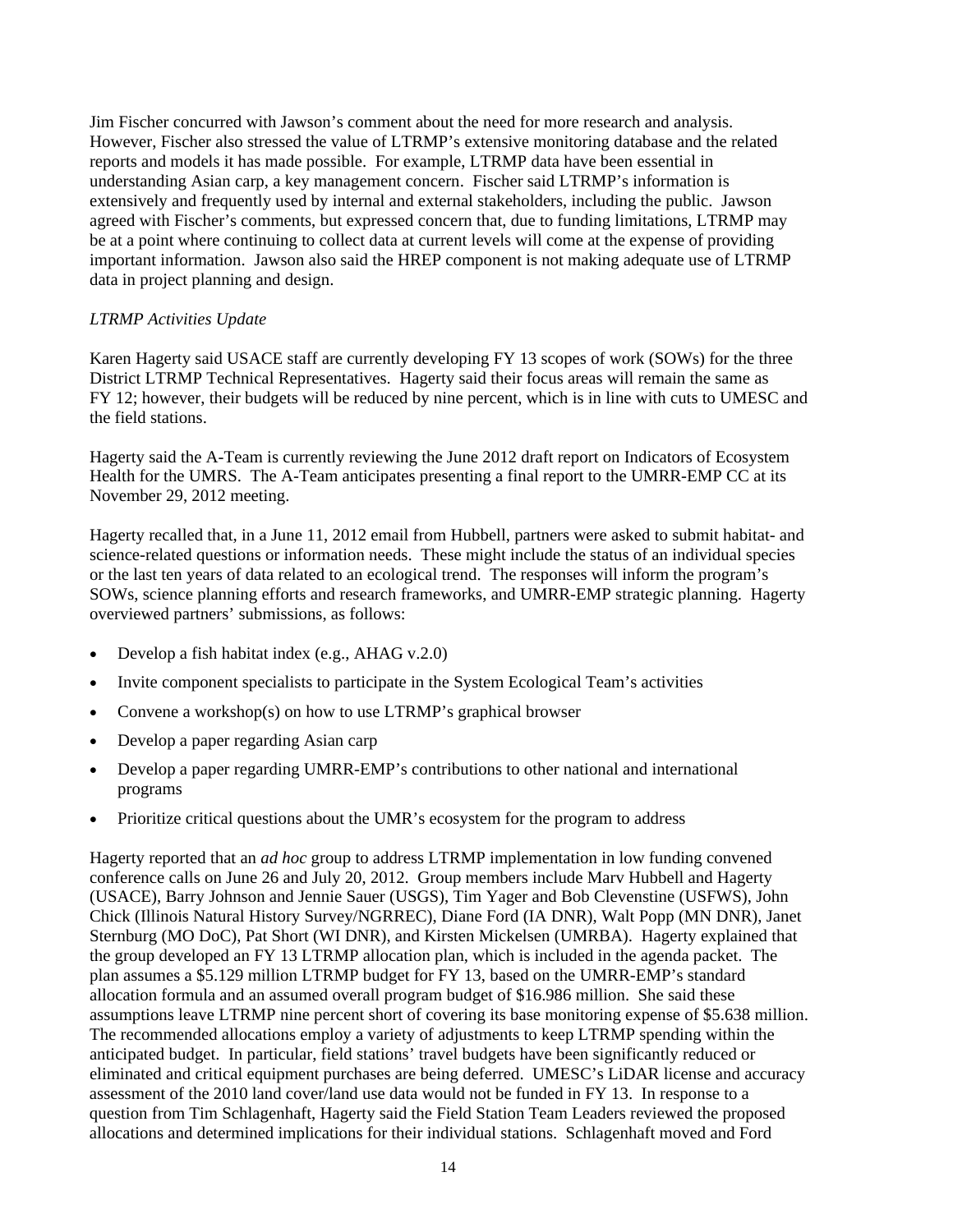seconded a motion to endorse the FY 13 LTRMP allocation plan as presented in the agenda packet. The motion passed unanimously.

Hagerty overviewed several long term issues that need to be addressed related to LTRMP's implementation in low funding years, including assessing impacts to staff and equipment and evaluating UMESC, USACE, and field stations' indirect rates. She said the *ad hoc* group will also begin focusing on LTRMP's implementation in FY 14 under continued low funding. Hagerty said that, if base monitoring continues to be the partners' top priority for LTRMP, then additional funding should go to equipment needs first. In response to a question from Gary Meden, Hagerty said UMRR-EMP will execute at \$16.986 million in FY 13, until the final appropriation is known. That is the House's approved funding level and is the lowest FY 13 funding scenario that has been advanced.

Sternburg encouraged USACE to look for reductions in regional administration expenses that could help LTRMP address unfunded needs, such as failure of key monitoring equipment. Schlagenhaft expressed appreciation to the *ad hoc* group for its work developing the FY 13 LTRMP plan and encouraged the group to continue addressing remaining issues related to LTRMP's implementation in low funding years, given that fiscal conditions will likely remain difficult for the foreseeable future. Hagerty also urged the state field stations to seek carry-over funds.

#### *A-Team Report*

Scott Gritters reported that the A-Team met on February 3, 2012 to discuss the A-Team's roles and responsibilities, in connection with the draft Joint Charter for the UMRR-EMP's coordinating groups. At its April 25, 2012 meeting, the A-Team again discussed the draft Joint Charter and reviewed LTRMP research frameworks for the mussel, aquatic vegetation, and land cover/land use components. Gritters said the A-Team will review research frameworks for the floodplain connectivity and biological indicators components upon their completion. Gritters said Pat Short from Wisconsin DNR and Stephen Winter from USFWS recently joined the A-Team.

Gritters said the five LTRMP research frameworks identify many new important opportunities for the program. However, limited funding is challenging. The A-Team will work to prioritize activities among the research frameworks, and will consider how the long term data set may be affected by limited resources.

Gritters reported that the A-Team convened via conference call on August 28 to discuss the draft report on Indicators of Ecosystem Health for the UMRS. The A-Team plans to meet in-person this fall at the Havana Field Station.

#### *LTRMP Highlight: Land Cover/Land Use and LiDAR Products Update*

Larry Robinson reported that UMRR-EMP collected both LiDAR and aerial photography for nearly all of the UMRS between 2007 and 2011. Robinson overviewed the data collection process and described the various products and their uses. These include a range of images, such as first return and bare earth hillshade, aerial photograph, etc. He reported that Tier 1 LiDAR products for Pools 2-14 and 20-24 are available online, and Tier 2 LiDAR products for those pools will be available by October. Tier 1 LiDAR products for Pools 15-19 will also likely be available by October, with Tier 1 processing remaining on Pool 25 through the Open River. Robinson reported that LC/LU images are available for the following locations: Pools 4, 8-9, 13-14, 18, and 26; the Open River South; and the Alton, La Grange, Peoria, Starved Rock, and Marseilles Pools. LC/LU images for the remaining locations are scheduled to be published throughout FY 13. Robinson said the geospatial products will be served via shapefiles and on Google Earth in FY 13. He demonstrated how Google Earth can be used to easily view the LC/LU data.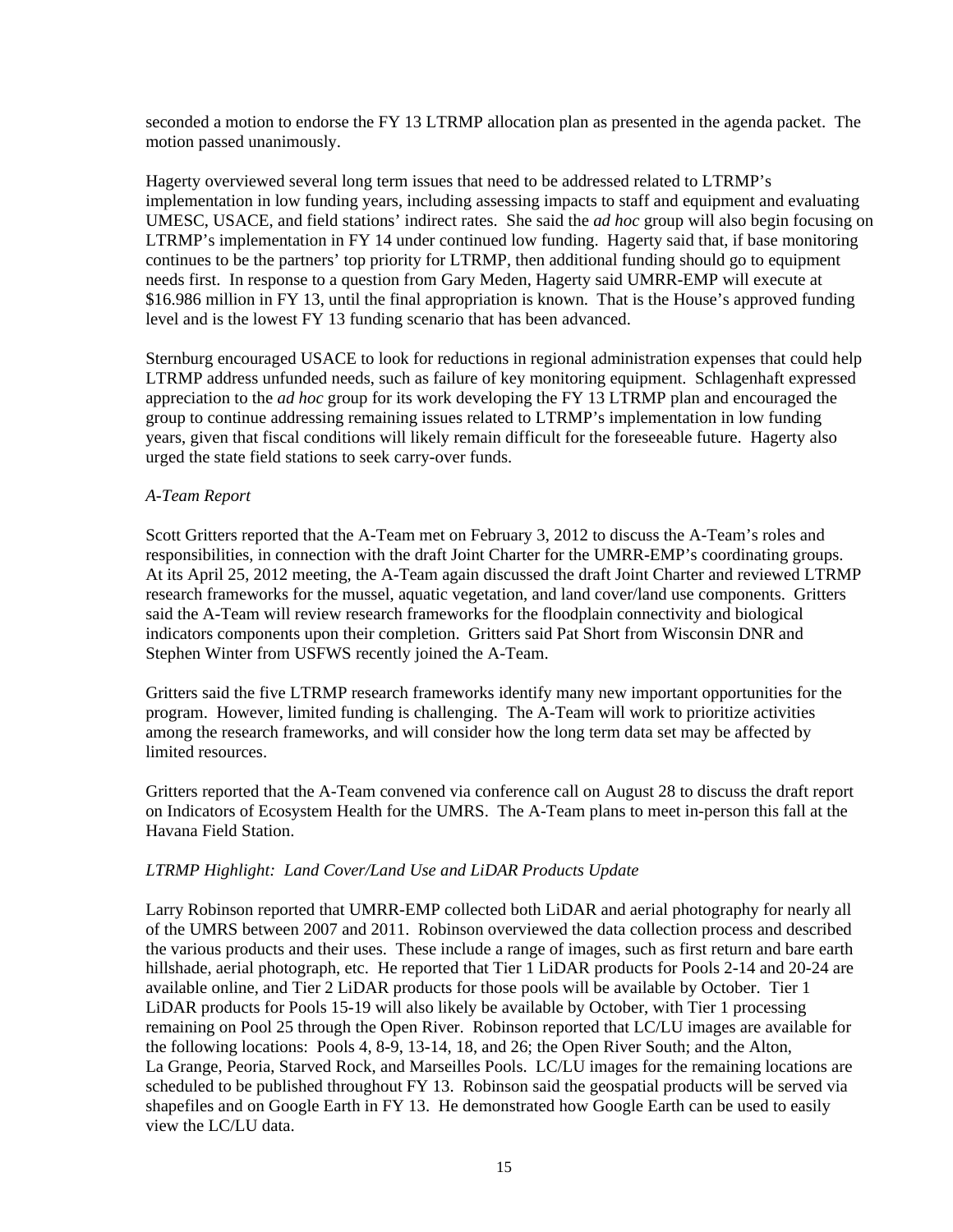## **Other Business**

Kevin Foerster introduced Rich King who is the new District Manager for USFWS's McGregor District, which spans Pools 9-11.

The upcoming quarterly meetings are as follows:

- **November 2012 — St. Paul**
	- UMRBA WQEC **—** November 27-28
	- UMRBA Board November 28
	- UMRR-EMP CC November 29
- **February 2013 — Quad Cities**
	- **Pending (possible UMRBA Board annual work planning session)** February 26
	- UMRBA February 27
	- UMRR-EMP CC February 28
- **June 2013 — St. Louis\*** 
	- UMRR-EMP CC and Water Quality Meetings June 4
	- **Joint UMRBA/ORSANCO Meetings June 5**
	- $-$  UMRBA June 6
- \* Dates, location, and meeting line-up are all tentative at this point. [Note: Subsequent to the meeting, USACE determined that UMRR-EMP CC will likely hold its spring quarterly meeting via webinar, at a date and time to be determined.]

With no further business, the meeting adjourned at 1:56 p.m.